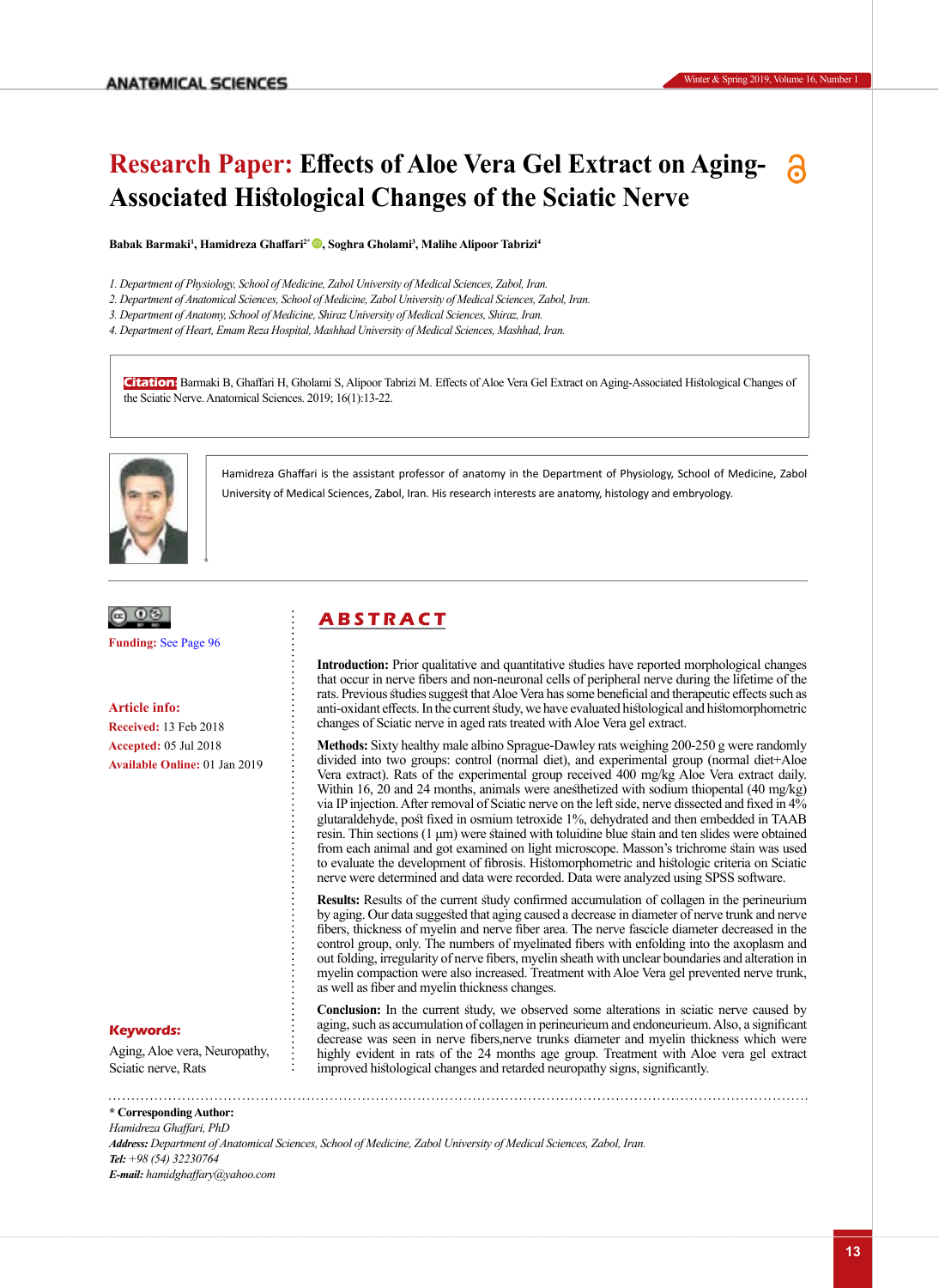## **1. Introduction**

eurologic diseases are common among the elderly and account for approximately fifty percent of disabilities after age 65  $[1]$ . Peripheral neural function abnormalities are commonly seen during physical examina-**N**

tion of elderly patients. Aging accompanies with changes in structure and function of peripheral nerves that may be results of the aging process; however in absence of diseases, relatively minor changes happen [\[2\].](#page-7-1)Peipheral neuropathy in aging may occur due to trauma, regenerative disturbance, poor perfusion and local nerve entrapment [\[3\]](#page-7-2).

Previous studies indicated that functional deficits may be the consequence of nerve fiber loss [\[4\]](#page-7-3), myelin abnormalities  $[1, 5, 6]$  $[1, 5, 6]$  $[1, 5, 6]$  $[1, 5, 6]$  and/or alterations in connective tissue and vascularization [\[7\]](#page-7-6) as well as changes in neuronal or glial expression of membrane channels, trophic factors and cell adhesion molecules, slow axonal transport or membrane turn over. Aging also deteriorates the capability of peripheral nerve regeneration and reinnervation of effectors, different in motor and sensory nerves [8]. However, in some studies regarding aging, differences between adult and old animals have often been due to comparison of only two experimental groups, whereas the life span and the duration of growth periods should be carefully taken into account to ensure that adult and old animals are compared specifically. Thus the results of these studies performed on rats aged 20±4 months [5] or 30 months [\[7\]](#page-7-6) are not strictly comparable.

The need for multiple time points in aging studies has been pointed out in earlier research [\[9\].](#page-7-7) On the other hand, methodological aspects including the type of explored nerve fibers, the proximity to the neuronal soma, and selected inclusion criteria are of significance in evaluating the aging changes of the peripheral nerves. Severity of morphological alterations is the most pronounced distally  $[10]$ . A number of quantitative studies have been demonstrated on the morphological changes that appear in peripheral nerve trunks over time, and have mainly focused on Myelinated nerve Fibers (MF). This is whilst comprehensive, detailed investigations concerned with Unmyelinated Axons (UA), Schwann Cells (SC) and other non-neuronal cells are so limited. Many rare appearances have been described in aged or pathological nerves but an exhaustive ultrastructural study in normal adult and aged nerves is still required.

 Aloe vera is a succulent plant with medical benefits and has been used for many years. The plant has a viscous clear gel core. Clinical evaluations have revealed that some pharmacologically active ingredients are concentrated in both the gel and rind of Aloe vera leaves [\[11-13\]](#page-7-9). Aloe vera contains a lot of potentially active constituents, such as: vitamins, enzymes, minerals, sugars, lignin, Saponins, salicylic acids, and amino acids. The pharmacological actions of Aloe vera, are studied in vitro or arthritic activity, and in terms of antibacterial and hypoglycemic effects [\[13,](#page-7-10) [14\]](#page-7-11). The aim of the present work was to evaluate the effects of hydro alcoholic extract of Aloe vera gel on histomorphometric and histologic parameters of Sciatic nerve tissue among aged rats at different time points of the experimental period.

## **2. Materials and Methods**

## **Animal intervention**

Ninety albino Sprague-Dawley adult male rats weighing 200-250 g were received from the Razi Vaccine and Serum Research Institute and housed in a standard condition (25°C temperature and 12 h/12 h light-dark cycle). The rats had been fed a standard rat diet along with the tap water ad libitum. The animals were divided into two groups of control and intervention. We have studied the animals of each group at 16, 20 and 24 months (n=15 at any time point). The animals from the control group received normal diet (subgroup I:16 months , subgroup III: 20 months, subgroup V: 24 months), whilst 300 mg/ kg Aloe vera extract was added to daily diet daily of the experimental group (subgroup II: 16 months , subgroup IV: 20 months, subgroup VI: 24 months).

#### **Tissue processing**

At the end of the experimental period, all animals were euthanized by an anesthetic overdose. For dissection purpose, the left Sciatic nerve exposed before dividing into distal branches. Eventually, the animals were euthanized by injecting sodium thiopental overdose.

## **Histologic and histomorphometric evaluation of sciatic nerve**

The separated Sciatic nerves were immersed in glutaraldehyde 4% for 3 to 4 hours, rinsed with buffer, post fixed in osmium tetroxide 1% and dehydrated through a graded ethanol series. The tissue were then placed in a mixture of propylene oxide and TAAB resin (1:1) (TAAB 812, DDSA, MNA, DMP 30) and got transferred into pure resin, afterwards. Semi thin transverse section 2-3 µm thick were cut using a ultramicrotome (Microtome: C. reichert, Austria om U3) and stained with 1%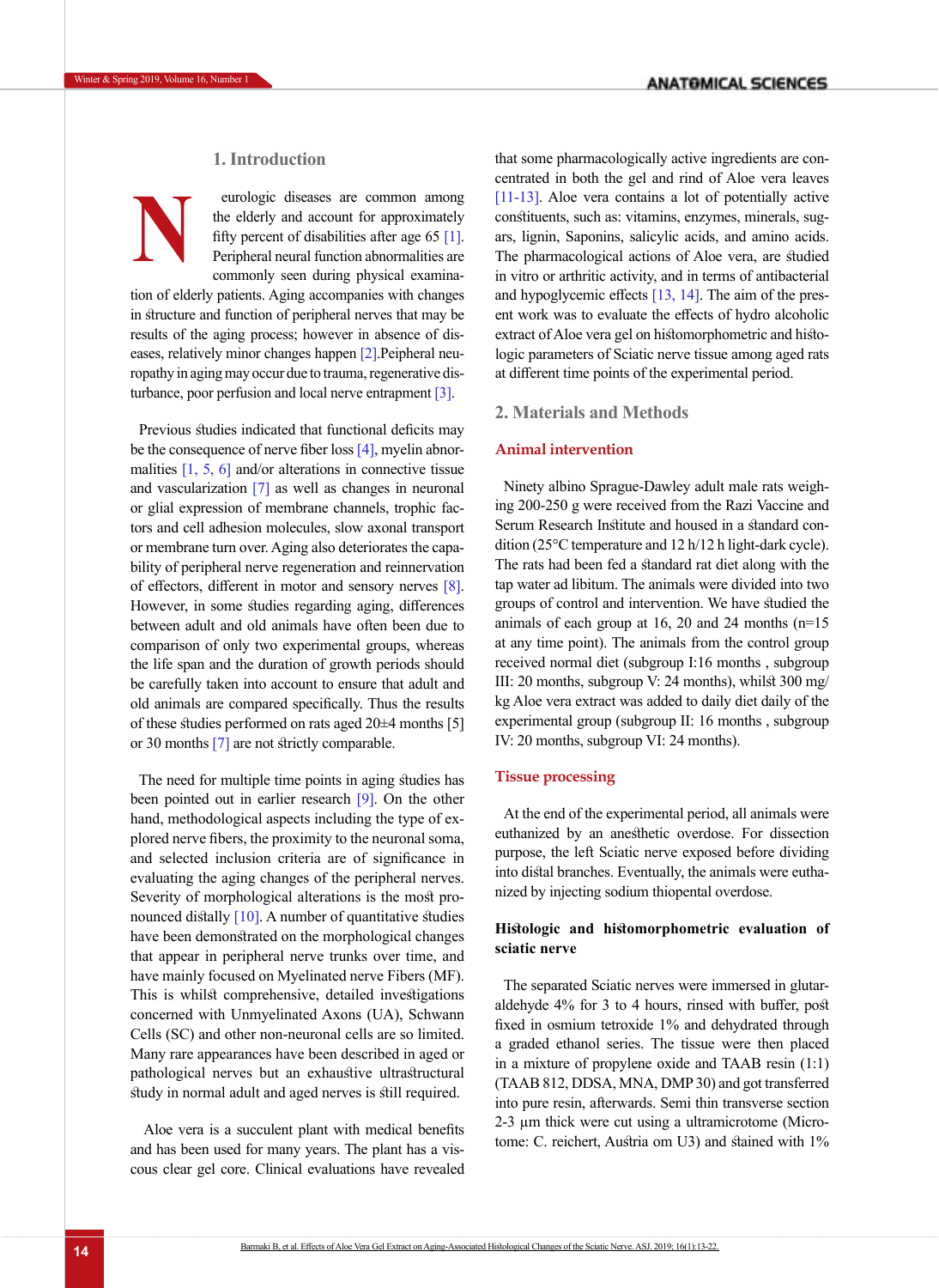### **Connective tissue evaluation of sciatic nerves**

Samples were fixed for 24 hours in a 10% formalin solution and phosphate-buffered saline (pH 7.4) at room temperature. The samples were then washed in distilled water, dehydrated in graded ethanol, embedded in paraffin (Merck, Darmstadt, Germany) and cut into 5-mm sections, accordingly. The sections were stained applying Masson's trichrome stain (Sigma-Aldrich, St. Louis, MO, USA) [\[16\]](#page-7-13). The following histomorphometric variables were analyzed by Dino software (version 5) for all groups of our study: A. Thickness of myelin sheath; B. Diameter of myelinated nerve fibers; C. Thickness of whole Sciatic nerve; D. Diameter of sciatic nerve Fascicles; E. Nerve fiber area.

#### **Preparation of Aloe vera gel extract**

According to the results of previous studies [\[12\]](#page-7-14) Fresh Aloe vera leaves with approximately 75 to 90 cm length -with slight modifications- were prepared. After cleansing, the leaves were cut transversely into pieces. The viscous gel in the center of the leaves were homogenized. Lyophilization procedure was demonstrated on the homogenate. in the following step, the lyophilized samples were extracted using 95% ethanol and water. The filtrate was vaporized in a rotary evaporator. The intervention group received 400 mg Aloe vera extract per kilogram body weight once daily, to gavage  $[11]$ .

## **Statistical analysis**

Statistical analysis of the obtained data was performed by SPSS software Version 18. Histomorphometric data were analyzed by ANOVA test at different time points (months 16, 20 and 24) in each group, followed by [Post-](http://www.statisticshowto.com/post-hoc/)[Hoc](http://www.statisticshowto.com/post-hoc/) Duncan test. Comparison of values between groups at each time point was demonstrated by [student's t-test](https://en.wikipedia.org/wiki/Student%27s_t-test). P≤0.05 was considered as significant.

**3. Results**

## **Body weight**

Changes in body weight among different experimental groups and at different time points (months 16, 20, 24) are shown in [Tables 1](#page-2-0) [and 2.](#page-3-0) Body weight was significantly decreased at corresponding time points in the experimental groups (subgroups II, IV and VI), compared to the control groups (P<0.001[, Table 1\)](#page-2-0).

## **Morphological aspects**

All nerves included in this study showed acceptable structures preservation. One, two or more fascicles were present in the sections, at with equal percentages of previously described [\[17\]](#page-7-15). Morphological differences were observed between the groups, not only on the [myelinated](http://topics.sciencedirect.com/topics/page/Myelin)  fibers, but also on the fibers enclosed by endoneurium and perineurium [\(Figures 1](#page-3-1) and [2\)](#page-4-0). Morphologic alterations of the endoneurium of fibers were present in subgroups I and III of the rats in control groups, whilst the same were observed in the most severe condition, in the nerves of the oldest rats (Figure 2, [subgroup V\).](#page-4-0) There was an obvious excess of connective tissue correlated with aging with an increase in the connective tissue irregularity.

Also there was morphologic alterations of the myelinated fibers in the control group with the most severe rates in the nerves of the oldest rats (subgroup V) (P<0.05). Main changes consisted of presence of contorted and enfolded [myelin sheaths,](http://topics.sciencedirect.com/topics/page/Myelin) as well as [myelin](http://topics.sciencedirect.com/topics/page/Myelin)  loops and splitting ([Figure](#page-4-1) 3a). Our results indicated an increased irregularity in myelinated fibers which affected nerve circularity by aging. In addition, myelin thickness decreased and was more evident in large fibers, also some grossly swollen demyelinated fibers

<span id="page-2-0"></span> $\frac{1}{2}$  Table 1. The effects of treatment with Aloe vera hydro alcoholic extract on body weight

| Group<br>Age | <b>Control</b>                | <b>Experimental</b>    |  |
|--------------|-------------------------------|------------------------|--|
| 16 months    | 303.4 $\pm$ 5 <sup>a, b</sup> | $248 \pm 5.3^{\circ}$  |  |
| 20 months    | 341.1±3.9 <sup>b</sup>        | 262.8±4.3 <sup>a</sup> |  |
| 24 months    | 346.9±4.5 <sup>b</sup>        | $272.8 + 4$            |  |

**ANATOMICAL SCIENCES** 

a: Significant difference were observed between group I, III & V and the animals of the control groups, as well as II and IV subgroups and VI in animals treated with Aloe vera (P<0.001).

b: Our data also revealed significant differences between the same age groups (P≤0.001) (Mean±SE).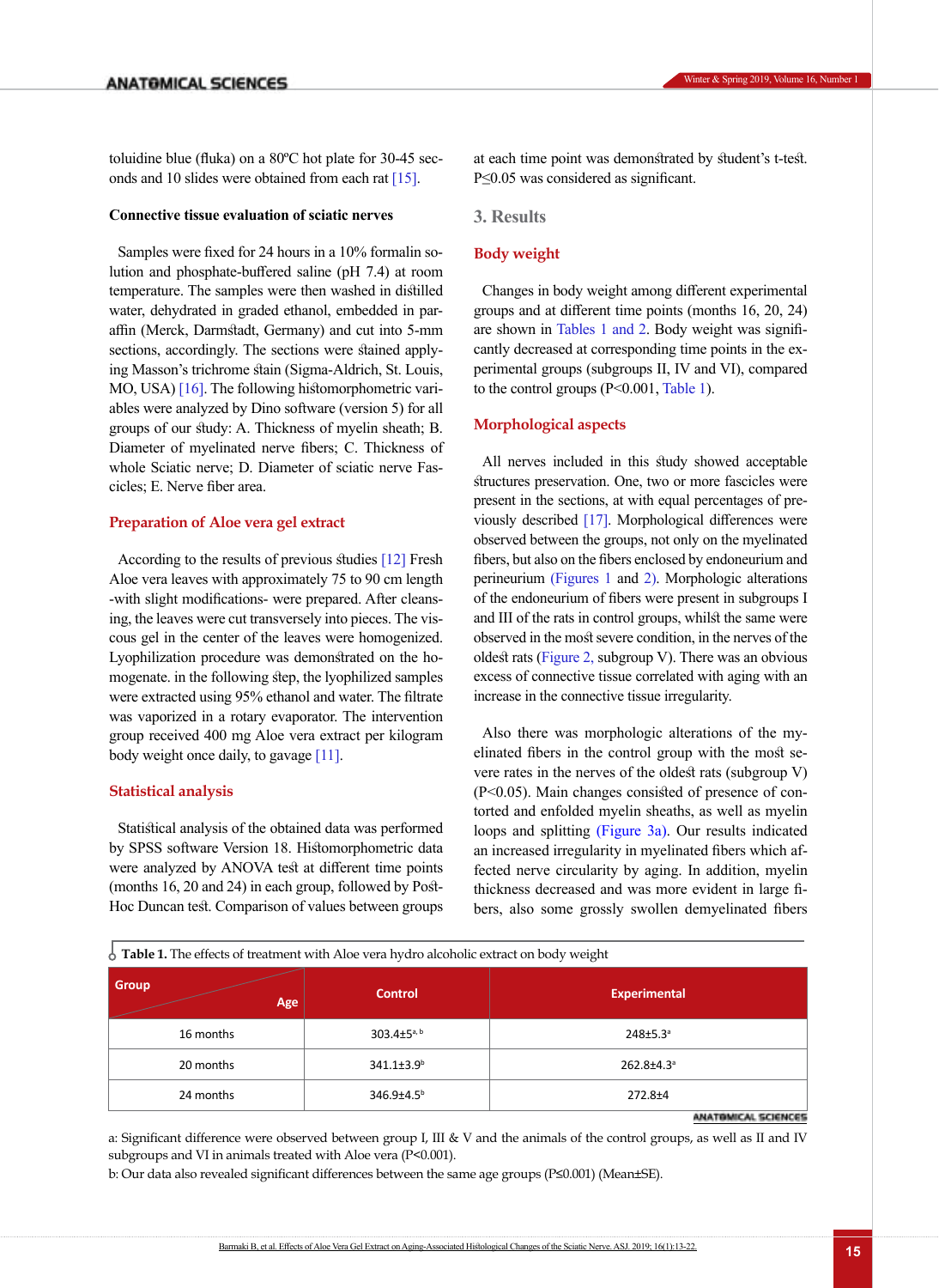<span id="page-3-0"></span>**Table 2.** Morphometric parameters of sciatic nerves. The diameter of the whole sciatic nerve and its fascicles, nerve fibers and axon, myelin thickness, internodal distance (μm) and nerve fiber area (μm²) in male rats at the 16<sup>th</sup>, 20<sup>th</sup> and 24<sup>th</sup> month  $\frac{1}{2}$  of the experiment

| <b>Groups</b>    |                                |                                  |                                |                                        |                                 |                                 |  |  |
|------------------|--------------------------------|----------------------------------|--------------------------------|----------------------------------------|---------------------------------|---------------------------------|--|--|
| <b>Variables</b> | <b>Control</b>                 |                                  |                                | <b>Intervention</b>                    |                                 |                                 |  |  |
|                  | 16 Months<br><b>Subgroup I</b> | 20 Months<br><b>Subgroup III</b> | 24 Months<br><b>Subgroup V</b> | <b>16 Months</b><br><b>Subgroup II</b> | 20 Months<br><b>Subgroup IV</b> | 24 Months<br><b>Subgroup VI</b> |  |  |
| SN               | 2008.31±99.8                   | 1823.25±83.9                     | 1604.8±46.8**                  | 2283.72±41 <sup>a</sup>                | 2116±29.4**b                    | 1881.2±17.9 ****                |  |  |
| F                | 338.78±46.27                   | 360.74±62                        | 404.4±48.1                     | 665.2±101.4°                           | 512.5±22.6**                    | 340.5±40.03***                  |  |  |
| <b>NF</b>        | $8.68 \pm 0.26$                | $7.69 \pm .13**$                 | $6.1 \pm 0.16$ ***             | $9.9 \pm .25^{b}$                      | $9.3 \pm .14$ <sup>c</sup>      | $8.7 \pm .2***$                 |  |  |
| MT               | $3.4 \pm 0.07$                 | $3.13 \pm .17$                   | $2.2 \pm .5***$                | $3.3 \pm .05$ °                        | $3 + 13$                        | $2.7 \pm .13***$                |  |  |
| <b>NFA</b>       | 76.2±0.8                       | $67.4 \pm 1.2$ ***               | $53.8 \pm 1.2***$              | $93.5 \pm 2.8$                         | 79.5±0.7****                    | $74+1.2***$                     |  |  |
| AD               | $3.67 \pm 0.18$                | $3.9 \pm .14$                    | $2.9 \pm 0.16***$              | $3.9 \pm 0.10$                         | $3.9 \pm 0.17$                  | $3.3 \pm .12*$                  |  |  |
| <b>IND</b>       | 46.06±1.6                      | 64.64±3.6                        | $63.7 \pm 3.6$                 | 64.3±10.4                              | $63.6 \pm 1.4$                  | $63.8 \pm 1.7$                  |  |  |
|                  |                                |                                  |                                |                                        |                                 | 化阿米尔斯阿根廷 化三氯乙酸阿尔尼               |  |  |

a: Significant differences between subgroups III and V of the of animals in the control group and between subgroups II and IV and VI in animals of the intervention group treated with Aloe Vera; b: Significant differences between groups at same age; \*\*\*: Significant differences between subgroups at months 20 and 24 and month 16 subgroup in the control and experimental groups (Mean±SE); SN: Whole sciatic nerve diameter; F: Sciatic Fascicle diameter; NF: Nerve Fiber diameter; MT: Myelin Thickness; NFA: Nerve Fiber Area; AD: Axon Diameter; IND: Inter Nodal Distance

were present. According to our data, large myelinated fibers were affected more (P<0.001).

On the light microscopy, semi-thin sections of Sciatic nerve in the rats of the intervention group were compared with the control group rats and consisted of a large number of anomalies; endonurial swelling along with rupture of nerves, destruction and degeneration of nerve myelin sheath, irregularities in shape and about uncertain re-sults ([Figure 3](#page-4-1) a, b and [4 a, b\).](#page-5-0) Our findings suggested that, the number of myelinated nerve fibers with myelin folding into axoplasm (in folding) and folds to the myelin sheath of Schwann cell cytoplasm (out folding) in the intervention group and a Treatment prolonged for 16 and 24 months with Aloe vera, could reduce and balance all abnormalities in the above-mentioned areas among the control group, to a great extent of progress that prevents the nerve myelinated, abnormal forms increased [\(Figure 3](#page-4-1) a and [4 a\)](#page-5-0) slightly similar to the control group [\(Figure](#page-4-1) 3 a and  $4a$ ). As a result, the number of myelinated nerve fibers with myelin abnormalities decreased significantly after receiving treatment with Aloe vera ([Figure](#page-4-1) 3 a and [4 a\)](#page-5-0).



#### ANATOMICAL SCIENCES

<span id="page-3-1"></span>Figure 1. Light photomicrographs of semi thin transverse sections of the Sciatic nerve in the intervention group of 24 (a), 20 (b) and 16 (c) months rats showing stained with Masson's trichrome (a=24 months), (b=20 months), and (c=16 months) rats. The arrow indicates an increasing amount of connective tissue of the endoneurium and perineurium. \* Indicates the abnormal fibers (Magnification 400X).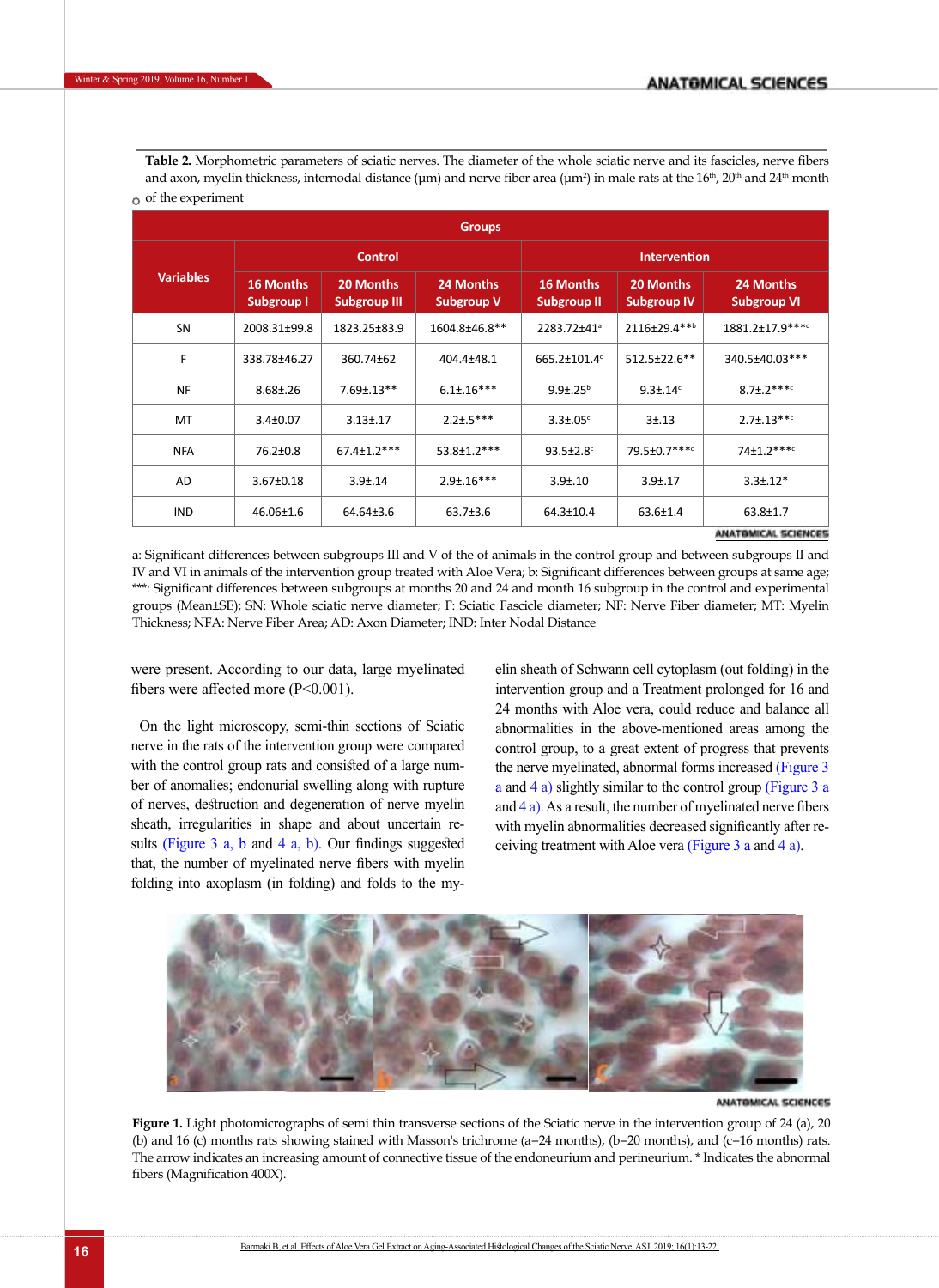

ANATOMICAL SCIENCES

<span id="page-4-0"></span>±99.8 9 \*\* a \*\*b \* c **Figure 2.** Light photomicrographs of semi thin transverse sections of the Sciatic nerve in control groups stained with Masson's in this control groups of the Sciatic nerve in control groups stained with Masson's in the Sc trichrome (a=24 month, b=20 month, and c= 16 month). 1. Irregularity in shape of myelin; 2. Increased small myelinated fibers;<br>and 2. Increased segmentive tiesus on the endorsystime and natineutium were absented in the eas and 3. Increased connective tissue on the endoneurium and perineurium were observed in the sections(magnification 400X).<br>.

#### **Morphometric aspects**

The diameter of whole nerve fiber, sciatic fascicle, my- was observed between the studied elin thickness, nerve fiber diameter and area, internodal width and axon diameter are all presented in [Table 2](#page-3-0) in two groups evaluated at months 16, 20 and 24. There was a significant progressive reduction of the whole sciatic nerve diameter, nerve fiber, myelin thickness and nerve fiber area in two groups in respect of aging. The reduction of whole nerve diameter was lower in the group treated by Aloe vera  $(P<0.01$  at month 20; P<0.001 at month 24). Treatment with Aloe vera caused a signifi- of animals at month 16 (P<0.001). In summary, A cant increase in nerve fiber diameter ,compared to the control group ( $P<0.01$  at month 16;  $P<0.001$  at months 20 and 24). Myelin thickness was decreased by aging, but treatment has led to improvements in this variable (P<0.001 at months 16 and 24). Aging caused a reduction of axon diameter in the control (P<0.001 during

months 16 and 24) and the experimental  $(P<0.05$  during months 16 and 24) and the experimental  $(P<0.05)$  during months 16 and 24) groups; but no significant difference was observed between the studied groups at any time points. Also, our data declared a significant decrease in presented in Table 2 in the nerve fiber area at months 20 and 24 ( $P<0.001$ ) in both groups, which could be concluded that the treatduction of the whole sci- ment with Aloe vera caused significant improvement (P<0.001 at all time points).

on of whole nerve diameter was lower in the group Nerve fascicle measurement showed a significant difd by Aloe vera  $(P<0.01$  at month 20; P<0.001 at ference between the control and experimental groups of animals at month 16 (P<0.001). In summary, Aging ncrease in nerve fiber diameter , compared to the caused a significant increase of this variable, in the interol group (P<0.01 at month 16; P<0.001 at months vention group, only. There was no significant changes of internodal distance between both groups during the experimental period. In addition, by aging, rats developed rare age-related pathologies, such as glomerulonephritis and pneumonia (two rats from the control groups).



## Figure 1. Light photomic photomic photomic services services sections of this section section sections of the sciences sections of the sciences sections of the sciences sections of the sciences sections of the sciences sec

<span id="page-4-1"></span>Figure 3. Light photomicrographs of semi thin transverse sections of the sciatic nerve of Sprague-Dawley male rats in control group at  $24<sup>th</sup>$  (a),  $20<sup>th</sup>$  (b) and  $16<sup>th</sup>$  (c) months showing: 1. Irregularity in shape of myelin; 2. Disruption of myelin density; 3. Enfolding and out folding of myelin; 4. Wallerian degeneration; and 5. Large and small myelinated fiber with very thin myelin sheath. Note that, there are an increase in the number of myelinated fibers with deformed and folded myelin sheaths (enfolding<br>and the sheath of the sheath of the sheath of the sheath of the sheath of the sheath of the she and out folding) and myelin splitting from C (16 months old) to A (24 months old) and B (20 months old) photomicrographs.<br>The arrow indicates the increasing number of norms fibers with small diameter. outs the increasing number of herve more what shall diameter.<br>council tibora Toluiding blue atomod (Macnification 400V) The arrow indicates the increasing number of nerve fibers with small diameter.

(20 months old) photomicrographs. The arrow indicates the increasing number of \* Indicates the normal fibers. Toluidine blue stained. (Magnification 400X)

اطالعات هر دو نمودار به طور یکسان و به **:[15y [Commented**

.نوشته شود SD یا SE صورت اصالح شد **:[16d [Commented**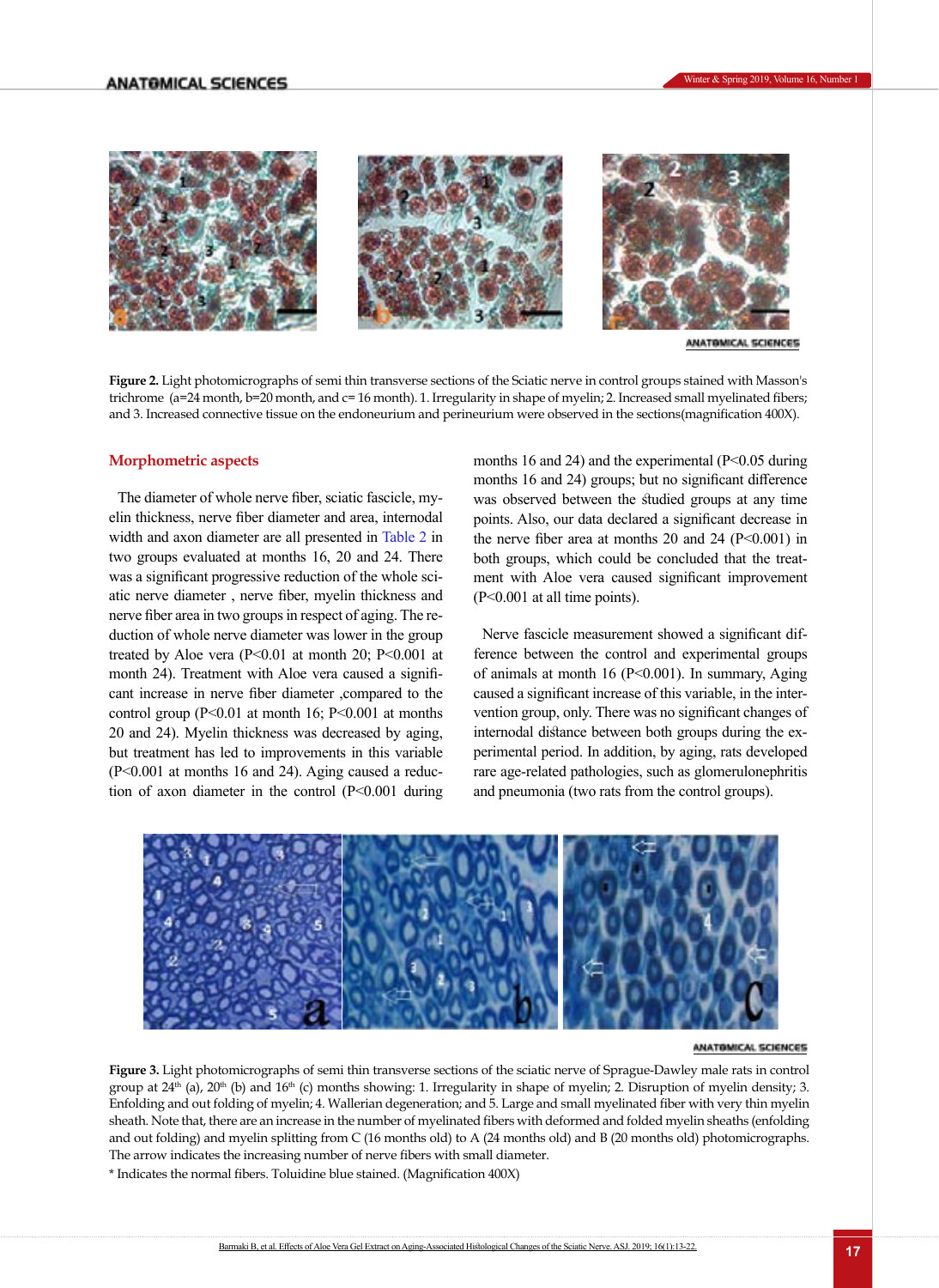

**SCHINGES** 

<span id="page-5-0"></span>Figure 2. Light photomicrographs of semi thin transverse sections of the sciatic **Figure 4.** Light photomicrographs of semi thin transverse sections of the sciatic nerve of Sprague-Dawley male rats in the intervention group aged 24 (a), 20 (b) and 16 (c) months showing: 1. Irregularity in shape and out folding of myelin; 2. Disruption of myelin density; and 3. Folding of myelin into Axoplasm. Note that, photomicrographs there are an increase in the number of myelinated fibers with deformed and folded myelin sheaths (enfolding and out folding) and myelin splitting from C (16 months old) to A (24 months old) and B (20 months old). In 'a' section , the arrow indicates large and small myelinated fiber with very thin myelin sheath. Number 4 indicates Wallerian degeneration. The arrow in b section, indicates the increasing number of nerve fibers with small diameter. \* Indicates the normal fibers (Toluidine blue stained), (Magnification 400X).

[Figure 2](#page-4-0) light photomicrographs of semi thin transverse sections of the Sciatic nerve in the control groups stained with Masson's trichrome ( $a=24$  months,  $b=20$  months, teration in myelinated fibers may be a and c=16 months). 1. Irregularity in shape of myelin; 2. Increased small myelinated fibers; and 3. Increased con-<br>
Increased small myelinated fibers; and 3. Increased connective tissue on the endoneurium and perineurium were  $\frac{d}{dx}$ observed in the sections (magnification 400X). Schwann cells numbers are important in the regenera-<br>e sections (magnification 400X). Schwann cells numbers are important in the regenera-

## **4. Discussion**

tologic and histomorphometric changes in rat's sciatic hologic and instoller phone the enalges in Tat's strate that hological and the merve. We also examined possible therapeutic effects of and Aloe vera gel extract on histologic and histomorphometric changes. Our results have demonstrated that aging was statistically associated with decreased diameter of whole sciatic nerve and nerve fiber, myelin thickness and nerve fiber area. Also, nerve fascicle diameter decreased in the intervention group, only. Our results showed that treatment with Aloe vera has led to an improvements in the Sciatic nerve, nerve diameter and myelin thickness. It is well known that aging phenomenon affects peripheral nerve, both in humans and animal models; and these changes are not linearly correlated with age  $[1]$ .

Accumulation of collagen in perineurium and myelin deformities were seen in peripheral nerves by aging. The main morphological alterations found in the present study were enfolding and out folding of myelin sheath that increased irregularity of nerve fibers. Some myelin deformities exist in normal nerves such as myelin loops and splitting, relevant with alterations of fiber size [18]. However, the increased frequency of such alterations by aging has been referred to an early response of large fiber myelin sheaths to axonal atrophy [\[19\]](#page-7-16) as shown by the Morphometric Approach in the present study. These

alterations may reduce conduction velocity of the large mutual map control containing control in b mag-<br>myelinated fibers, described for other species [\[20\]](#page-7-17). Al- $\frac{1}{2}$  increasing number of  $\frac{1}{2}$  and  $\frac{1}{2}$  in  $\frac{1}{2}$  the normal fibers may be a consequence of nerve of the intervention of the intervention of the intervention of the intervention and the intervention of the intervention and the intervention deficit of endoneurium that affects Schwann cells function.

Current study investigated the effects of aging on his-<br>
have been under regeneration, although thi definition (in form, form, form, form, form, form, form, form, following and tion process, due to their augmented division following stressful conditions such as a trauma [\[21\].](#page-7-18) Our results of the A (21) to A (21) to A (21) to A (31) to A (31) to A (31) to A (31) to A (31) to A (31) to A (31) to A (31) to A (31) to A (31) to A (31) to A (31) to A (31) to substantial subgroups II, IV and VI nerves might suggested that subgroups II, IV and VI nerves might have been under regeneration, although this process was not sustained in the animals of control subgroups I, III interverse with small diameter. The normal fibers with small diameters with small diameters with small for the normal fibers with small diameters with small fibers w and V nerves. Regeneration process could be impaired by a poor blood supply of the endoneural spaceince, since the blood vessels of control animals were severely damaged [\(Figure 3](#page-4-1) a and [4 a\)](#page-5-0).

> The number of fibers in a peripheral nerve is known to be constant during the adulthood lifespan [\[17,](#page-7-15) 22, [23\]](#page-8-0), and not correlated with age. On the other hand, it is well known that the myelinated fiber density decreases by development and aging due to the increased amount of the endoneural connective tissue [\[17,](#page-7-15) 18, [22\]](#page-7-18). In the present study, aging increased density of small myelinated fibers and decreased that of large myelinated fibers in the animals of the control groups [\(Figure 3](#page-4-1)[\)](#page-5-0). Such tendency towards decreasing amount of nerve fibers in subgroups I, III and V was associated with an increase in the amount of the endoneural connective tissue [\(Figures 1](#page-3-1) and [2\)](#page-4-0).

> This observation is in line with those regarding the tibial nerves of mice  $[18]$  and the sural nerve of female Fisher rats. They did not observe any significant change in the number of myelinated nerve fibers by aging, despite reporting remarkable regeneration in their samples. An important difference between Knox study and ours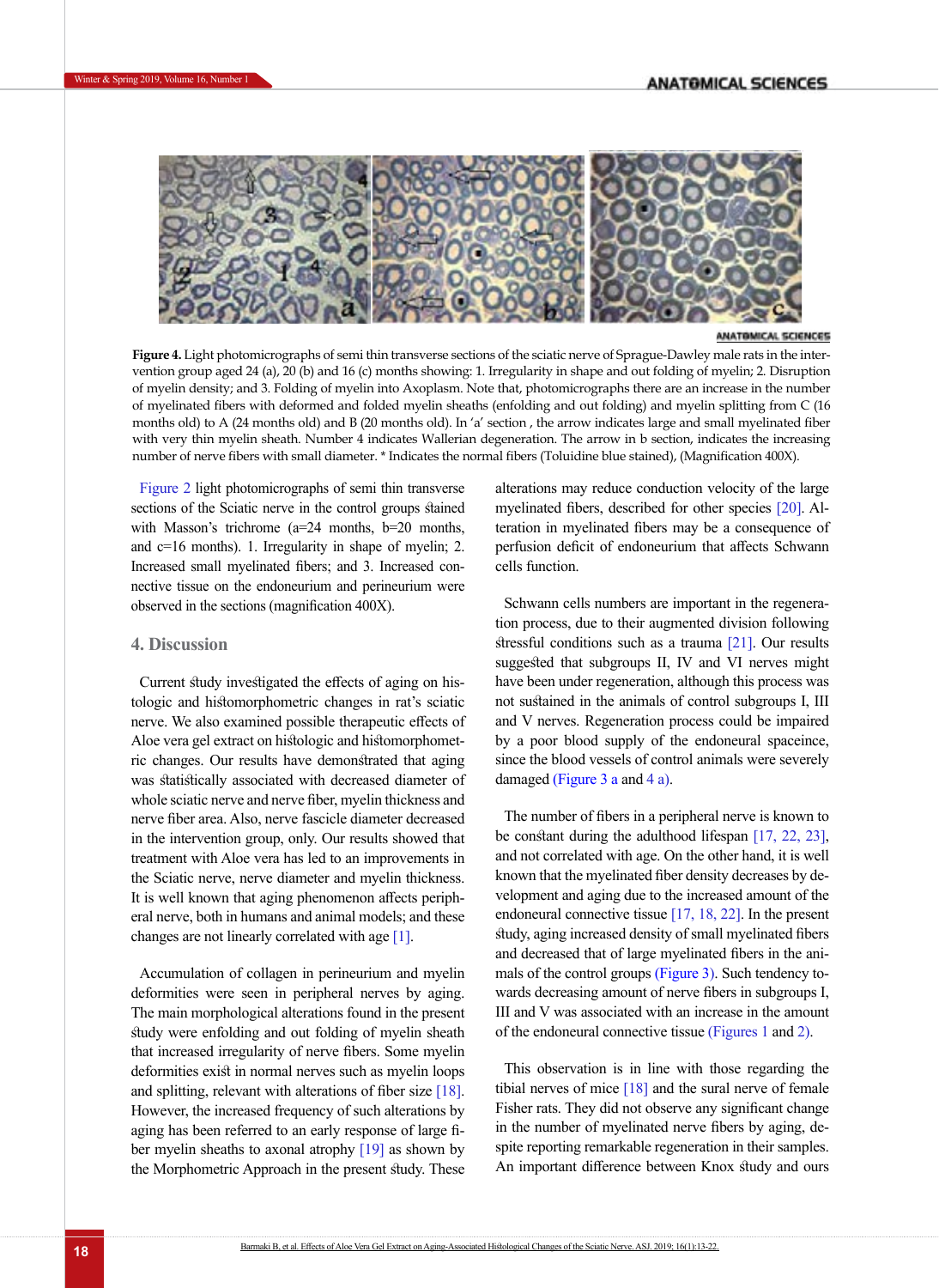is that they have evaluated nerve fibers only ,according to their selected method of sampling, whereas whole nerve was investigated in our study. It is well known that nerves with a large population of different size fibers may have a heterogeneous distribution, which could cause a bias in assay [\[24\]](#page-8-1).

Coleman et al. surveyed aging morphological and functional elements involved in tactile detection, encoding and transmission changes, as well as the skin itself. A combination of several changes contributed to the effect of aging on touch sensation have led to tactile defect with advancing age [\[9\]](#page-7-7). Evaluation at different age points, demonstrated that most age-related changes are not necessarily linear, throughout life [1, 18, [25\].](#page-8-2)

Our results revealed an axonal atrophy in the myelinated fibers of the sciatic nerves by aging. This observation .ties well with previous studies of the alterations of sural nerve of 60 years old human with disproportionately thick myelin sheaths in mall and medium size nerve fibers [\[26\]](#page-8-3). [Sharma et al](http://www.sciencedirect.com/science/article/pii/S0006899308012638). showed reduced average diameter of the myelinated fibers in the tibial and plantar nerves of aged rats.

We have discovered that, morphological alterations were more evident in the large myelinated fibers. These conclusions suggested the presence of a neuropathy due to demyelination in aged rats. As mentioned earlier, decreased number of large myelinated nerve fibers were associated with increased endoneurial connective tissue. Esquisatto et al. investigated structure and composition of sciatic extracellular matrix in rats by aging and observed the most changes in perineurium. Biochemical analyses showed highest rates of non-collagenous proteins accumulations in aged rats (730 days old) and levels of MMP2 and MMP9 enzyme were also high in those rats [27].

Romanovsky et al. declared that density of medium and large sized nerve fibers of dorsal root ganglia that are a3NaK positive decreased significantly by aging. This phenomenon could lead to tendon reflex impairment as an important factor in falling and postural disability in the elderly population. Failure of muscle spindles afferent by aging may contribute to such reflex disturbance. [\[28\].](#page-8-4)

Our results provided evidence for preventive effects on some morphometric parameters of Sciatic nerve tissue in aged rats receiving hydro alcoholic extract Aloe vera gel .Aloe vera is among few medical plants with a long-term popularity. Clinical evaluations have revealed that the

pharmacologically active ingredients are concentrated in both the gel and rind of Aloe vera leaves [\[12\]](#page-7-14).

Nagamatsu showed that an increased ROS generation in nerve ischemia, like hydrogen peroxide is accompanied with damages to nerve fibers [\[29\]](#page-8-5). Aloe vera extracts have antioxidants compounds like vitamins E and C with the potential to reduce blood lipids in people who suffer from diabetes [\[11\]](#page-7-9). Ghaffari et al. have dosumented that Aloe vera can reduce blood sugar, and may exert a protective effect on the vulnerable tissues, as an antioxidant [\[30\]](#page-8-6). Also, prior research identified beneficial effects of Aloe vera on carbohydrate metabolism and optic nerve structure in diabetic rats [\[31\].](#page-8-7)

Guven et al. investigated neuroprotective effects of Aloe vera in ischemia reperfusion mediated injury of sciatic nerve and indicated that it caused significant decrease in pathologic changes of the nerve via antioxidant and anti-inflammatory effect as compared with methylprednisolone [32]. Lopez jornet et al. found that application of Aloe vera gel topically decreased burns and pain sensation in patients suffered from burning tongue syndrome [33].

The present study confirmed that consumption of Aloe vera could ameliorate some degenerative process, as per mentioned above, in the sciatic nerve of aged rats. Nevertheless, the morphometric approach used in the present study revealed the existence of an axonal neuropathy, mainly of large myelinated fibers. In conclusion, the present study indicated that consuming Aloe vera could delay the process of neuropathy aging in the Sciatic nerve of male rats.

In the current study, we observed some alterations in sciatic nerve caused by aging, such as accumulation of collagen in perineurieum and endoneurieum. Also, a significant decrease was seen in nerve fibers,nerve trunks diameter and myelin thickness which were highly evident in rats of the 24 months age group. Treatment with Aloe vera gel extract improved histological changes and retarded neuropathy signs, significantly.

## **Ethical Considerations**

## **Compliance with ethical guidelines**

The study was performed in accordance with the guidelines of National Institute of Health for the care and use of laboratory animals.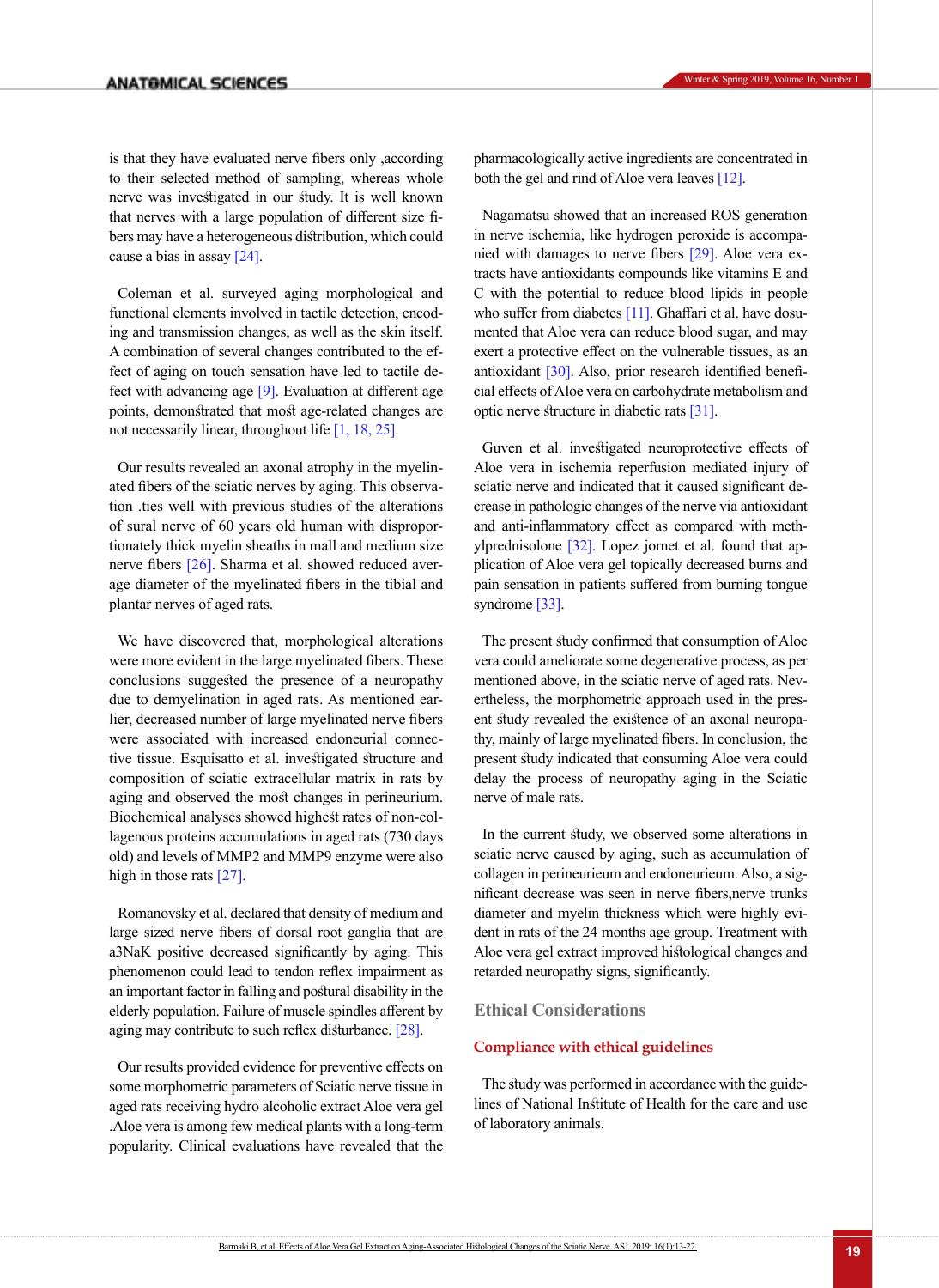## <span id="page-7-0"></span>**Funding**

This research did not receive any specific grant from funding agencies in the public, commercial, or not-forprofit sectors.

#### **Authors contributions**

All authors have read and approved the manuscript.

#### **Conflict of interest**

The authors declare no conflict of interest.

#### **Acknowledgement**

We would like to sincerely thank Dr. khodakaram Tafti for pathological examination of specimens.

#### **References**

- [1] Verdú E, Ceballos D, Vilches JJ, Navarro X. Influence of aging on peripheral nerve function and regeneration. Journal of the Peripheral Nervous System. 2000; 5(4):191-208. [[DOI:10.1046/j.1529-8027.2000.00026.x](https://doi.org/10.1046/j.1529-8027.2000.00026.x)] [\[PMID](https://www.ncbi.nlm.nih.gov/pubmed/11151980)]
- <span id="page-7-1"></span>[2] Mold JW, Vesely SK, Keyl BA, Schenk JB, Roberts M. The prevalence, predictors, and consequences of peripheral sensory neuropathy in older patients. The Journal of the American Board of Family Practice. 2004; 17(5):309-18. [[DOI:10.3122/jabfm.17.5.309](https://doi.org/10.3122/jabfm.17.5.309)] [\[PMID\]](https://www.ncbi.nlm.nih.gov/pubmed/15355943)
- <span id="page-7-2"></span>[3] Verghese J, Bieri P, Gellido C, Schaumburg H, Herskovitz S. Peripheral neuropathy in young-old and old-old patients. Muscle & Nerve. 2001; 24(11):1476-81. [\[DOI:10.1002/](https://doi.org/10.1002/mus.1171) [mus.1171](https://doi.org/10.1002/mus.1171)] [\[PMID\]](https://www.ncbi.nlm.nih.gov/pubmed/11745949)
- <span id="page-7-3"></span>[4] Hashizume K, Kanda K. Differential effects of aging on motoneurons and peripheral nerves innervating the hindlimb and forelimb muscles of rats. Neuroscience Research. 1995; 22(2):189-96. [[DOI:10.1016/0168-0102\(95\)00889-3\]](https://doi.org/10.1016/0168-0102(95)00889-3)
- <span id="page-7-4"></span>[5] Majeed S. Survey on spontaneous peripheral neuropathy in aging rats. Arzneimittel-Forschung. 1992; 42(7):986-90. [\[PMID\]](https://www.ncbi.nlm.nih.gov/pubmed/1329782)
- <span id="page-7-5"></span>[6] Melcangi R, Magnaghi V, Cavarretta I, Martini L, Piva F. Age-induced decrease of glycoprotein Po and myelin basic protein gene expression in the rat sciatic nerve: Repair by steroid derivatives. Neuroscience. 1998; 85(2):569-78. [[DOI:10.1016/S0306-4522\(97\)00628-3\]](https://doi.org/10.1016/S0306-4522(97)00628-3)
- <span id="page-7-6"></span>[7] Knox CA, Kokmen E, Dyck PJ. Morphometric alteration of rat myelinated fibers with aging. Journal of Neuropathology & Experimental Neurology. 1989; 48(2):119-39. [[DOI:10.1097/00005072-198903000-00001](https://doi.org/10.1097/00005072-198903000-00001)]
- [8] Verdú E, Butí M, Navarro X. Functional changes of the peripheral nervous system with aging in the mouse. Neurobiology of Aging. 1996; 17(1):73-7. [\[DOI:10.1016/0197-](https://doi.org/10.1016/0197-4580(95)02010-1) [4580\(95\)02010-1\]](https://doi.org/10.1016/0197-4580(95)02010-1)
- <span id="page-7-7"></span>[9] Coleman P, Finch C, Joseph J. The need for multiple time points in aging studies. Neurobiology of Aging. 1990; 11(1):1-2. [[DOI:10.1016/j.neurobiolaging.2003.10.002](https://doi.org/10.1016/j.neurobiolaging.2003.10.002)]
- <span id="page-7-8"></span>[10] Thomas P, King R, Sharma A. Changes with age in the peripheral nerves of the rat. Acta Neuropathologica. 1980; 52(1):1-6. [[DOI:10.1007/BF00687222](https://doi.org/10.1007/BF00687222)] [\[PMID\]](https://www.ncbi.nlm.nih.gov/pubmed/7435152)
- <span id="page-7-9"></span>[11] Rajasekaran S, Ravi K, Sivagnanam K, Subramanian S. Beneficial effects of Aloe vera leaf gel extract on lipid profile status in rats with streptozotocin diabetes. Clinical and Experimental Pharmacology and Physiology. 2006; 33(3):232- 7. [[DOI:10.1111/j.1440-1681.2006.04351.x\]](https://doi.org/10.1111/j.1440-1681.2006.04351.x) [[PMID](https://www.ncbi.nlm.nih.gov/pubmed/16487267)]
- <span id="page-7-14"></span>[12] Rajasekaran S, Sivagnanam K, Subramanian S. Antioxidant effect of Aloe vera gel extract in streptozotocin-induced diabetes in rats. Pharmacological Reports. 2005; 57(1):90-6. [\[PMID\]](https://www.ncbi.nlm.nih.gov/pubmed/15849382)
- <span id="page-7-10"></span>[13] Vogler B, Ernst E. Aloe vera: A systematic review of its clinical effectiveness. British Journal of General Practice. 1999; 49(447):823-8. [\[PMID\]](https://www.ncbi.nlm.nih.gov/pubmed/10885091) [\[PMCID](http://www.ncbi.nlm.nih.gov/pmc/articles/PMC1313538)]
- <span id="page-7-11"></span>[14] Sahu PK, Giri DD, Singh R, Pandey P, Gupta S, Shrivastava AK, et al. Therapeutic and medicinal uses of Aloe vera: A review. Pharmacology & Pharmacy. 2013; 4(08):599. [\[DOI:10.4236/pp.2013.48086\]](https://doi.org/10.4236/pp.2013.48086)
- <span id="page-7-12"></span>[15] Bozzola JJ, Russell LD. Electron microscopy: Principles and techniques for biologists. Burlington, Massachusetts: Jones & Bartlett Learning; 1999.
- <span id="page-7-13"></span>[16] Tseng H, Lin SE, Chang YL, Chen MH, Hung SH. Determining the critical effective temperature and heat dispersal pattern in monopolar radiofrequency ablation using temperature-time integration. Experimental and Therapeutic Medicine. 2016; 11(3):763-8. [[DOI:10.3892/etm.2015.2956\]](https://doi.org/10.3892/etm.2015.2956) [\[PMID](https://www.ncbi.nlm.nih.gov/pubmed/26997990)] [\[PMCID](http://www.ncbi.nlm.nih.gov/pmc/articles/PMC4774398)]
- <span id="page-7-15"></span>[17] Jeronimo A, Jeronimo CAD, Sanada LS, Fazan VPS. Microscopic anatomy of the sural nerve in the postnatal developing rat: A longitudinal and lateral symmetry study. Journal of Anatomy. 2005; 206(1):93-9. [\[DOI:10.1111/j.0021-](https://doi.org/10.1111/j.0021-8782.2005.00368.x) [8782.2005.00368.x\]](https://doi.org/10.1111/j.0021-8782.2005.00368.x) [\[PMID](https://www.ncbi.nlm.nih.gov/pubmed/15679874)] [\[PMCID](http://www.ncbi.nlm.nih.gov/pmc/articles/PMC1571453)]
- [18] Ceballos D, Cuadras J, Verdú E, Navarro X. Morphometric and ultrastructural changes with ageing in mouse peripheral nerve. Journal of Anatomy. 1999; 195(4):563-76. [\[DOI:10.1046/j.1469-7580.1999.19540563.x](https://doi.org/10.1046/j.1469-7580.1999.19540563.x)] [\[PMID](https://www.ncbi.nlm.nih.gov/pubmed/10634695)] [\[PMCID](http://www.ncbi.nlm.nih.gov/pmc/articles/PMC1468027)]
- <span id="page-7-16"></span>[19] Krinke G, Froehlich E, Herrmann M, Schnider K, Da Suva F, Suter J, et al. Adjustment of the myelin sheath to axonal atrophy in the rat spinal root by the formation of infolded myelin loops. Cells Tissues Organs. 1988; 131(3):182-7. [\[DOI:10.1159/000146510](https://doi.org/10.1159/000146510)]
- <span id="page-7-17"></span>[20] Peters A. The effects of normal aging on myelin and nerve fibers: A review. Journal of Neurocytology. 2002; 31(8- 9):581-93. [\[DOI:10.1023/A:1025731309829\]](https://doi.org/10.1023/A:1025731309829) [[PMID](https://www.ncbi.nlm.nih.gov/pubmed/14501200)]
- <span id="page-7-18"></span>[21] Jeronimo A, Jeronimo CAD, Rodrigues Filho OA, Sanada LS, Fazan VPS. A morphometric study on the longitudinal and lateral symmetry of the sural nerve in mature and aging female rats. Brain Research. 2008; 1222:51-60. [\[DOI:10.1016/j.brainres.2008.05.055](https://doi.org/10.1016/j.brainres.2008.05.055)] [\[PMID](https://www.ncbi.nlm.nih.gov/pubmed/18585691)]
- [22] Schellens RL, van Veen BK, Gabreëls-Festen AA, Notermans SL, van't Hof MA, Stegeman DF. A statistical approach to fiber diameter distribution in human sural nerve. Muscle & Nerve. 1993; 16(12):1342-50. [\[DOI:10.1002/](https://doi.org/10.1002/mus.880161212) [mus.880161212](https://doi.org/10.1002/mus.880161212)] [\[PMID\]](https://www.ncbi.nlm.nih.gov/pubmed/8232391)